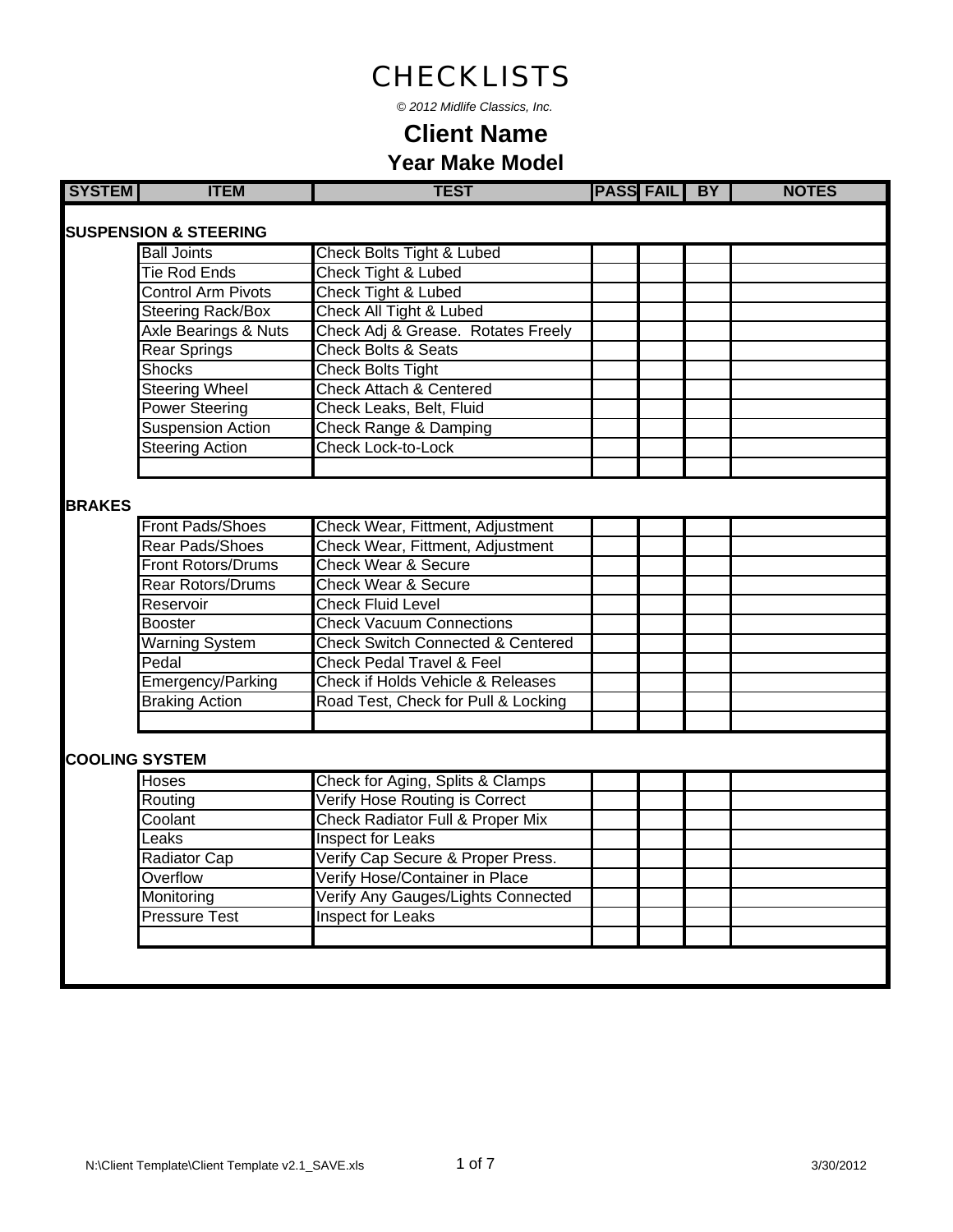*© 2012 Midlife Classics, Inc.*

| <b>SYSTEM</b> | <b>ITEM</b>                                    | <b>TEST</b>                                                                      | <b>PASS FAIL BY</b> |  | <b>NOTES</b> |
|---------------|------------------------------------------------|----------------------------------------------------------------------------------|---------------------|--|--------------|
|               |                                                |                                                                                  |                     |  |              |
| <b>FLUIDS</b> |                                                |                                                                                  |                     |  |              |
|               | <b>Engine Oil</b><br><b>Transmission Fluid</b> | <b>Check Level &amp; Correct Fluid</b><br><b>Check Level &amp; Correct Fluid</b> |                     |  |              |
|               |                                                |                                                                                  |                     |  |              |
|               | <b>Power Steering Fluid</b>                    | <b>Check Level &amp; Correct Fluid</b>                                           |                     |  |              |
|               | Coolant                                        | <b>Check Level &amp; Correct Fluid</b>                                           |                     |  |              |
|               | <b>Brake Fluid</b>                             | <b>Check Level &amp; Correct Fluid</b>                                           |                     |  |              |
|               | Rear Axle Gear Oil                             | <b>Check Level &amp; Correct Fluid</b>                                           |                     |  |              |
|               | Windshield Washer                              | <b>Check Level &amp; Correct Fluid</b>                                           |                     |  |              |
|               | Fuel                                           | Add 5+ Gallons for Testing                                                       |                     |  |              |
|               |                                                |                                                                                  |                     |  |              |
|               | <b>ELECTRICAL SYSTEM</b>                       |                                                                                  |                     |  |              |
|               |                                                | <b>Pre-Powered Overview Verify Connections Match Diagrams</b>                    |                     |  |              |
|               | Alternator                                     | <b>Verify Connections Correct</b>                                                |                     |  |              |
|               | - Ignition Coil                                | <b>Verify Connections Correct</b>                                                |                     |  |              |
|               | - Spark Plug Wires                             | <b>Verify Connections Correct</b>                                                |                     |  |              |
|               | - Horn(s)                                      | <b>Verify Connections Correct</b>                                                |                     |  |              |
|               | - Oil Pressure Sensor                          | Verify Connections Correct                                                       |                     |  |              |
|               | - Water Temp Sensor                            | <b>Verify Connections Correct</b>                                                |                     |  |              |
|               | Heat & A/C                                     | <b>Verify Connections Correct</b>                                                |                     |  |              |
|               | - Exterior Lighting                            | <b>Verify Connections Correct</b>                                                |                     |  |              |
|               | - Gauge Cluster                                | <b>Verify Connections Correct</b>                                                |                     |  |              |
|               | Accessories                                    | <b>Verify Connections Correct</b>                                                |                     |  |              |
|               | - Fuse Box/Panel                               | Verify Fuses Installed & Correct                                                 |                     |  |              |
|               |                                                |                                                                                  |                     |  |              |
|               | <b>CONNECT BATTERY</b>                         | <b>CHECK FOR SMOKE!</b>                                                          |                     |  |              |
|               |                                                |                                                                                  |                     |  |              |
|               | <b>KEY OFF Testing</b>                         |                                                                                  |                     |  |              |
|               | - Parking Lights                               | <b>Check Proper Operation</b>                                                    |                     |  |              |
|               | - Headlights Low                               | <b>Check Proper Operation</b>                                                    |                     |  |              |
|               | - Headlights High                              | <b>Check Proper Operation</b>                                                    |                     |  |              |
|               | - Tail Lights                                  | <b>Check Proper Operation</b>                                                    |                     |  |              |
|               | <b>Brake Lights</b>                            | <b>Check Proper Operation</b>                                                    |                     |  |              |
|               | License Plate Lamp                             |                                                                                  |                     |  |              |
|               | - Hazard Flashers                              | <b>Check Proper Operation</b>                                                    |                     |  |              |
|               | - Panel Lights                                 | <b>Check Proper Operation</b>                                                    |                     |  |              |
|               | - Horn(s)                                      | <b>Check Proper Operation</b>                                                    |                     |  |              |
|               | - Clock                                        | <b>Check Proper Operation</b>                                                    |                     |  |              |
|               | - Interior Lighting                            | <b>Check Proper Operation</b>                                                    |                     |  |              |
|               | Cigarette Lighter                              | <b>Check Proper Operation</b>                                                    |                     |  |              |
|               |                                                |                                                                                  |                     |  |              |
|               |                                                |                                                                                  |                     |  |              |
|               |                                                |                                                                                  |                     |  |              |
|               |                                                |                                                                                  |                     |  |              |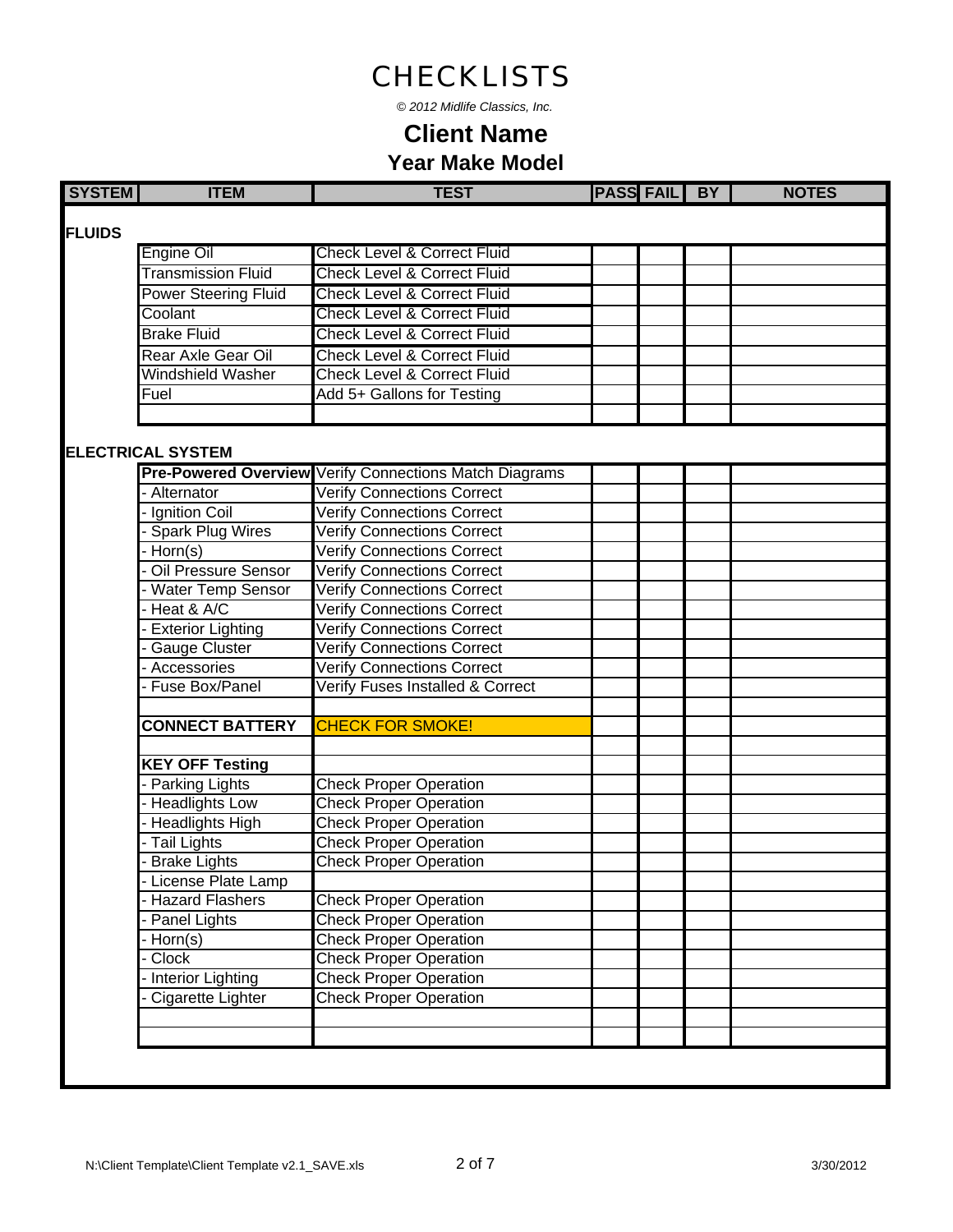*© 2012 Midlife Classics, Inc.*

| <b>SYSTEM</b> | <b>ITEM</b>                          | <b>TEST</b>                                  | <b>PASS FAIL BY</b> | <b>NOTES</b>            |
|---------------|--------------------------------------|----------------------------------------------|---------------------|-------------------------|
|               | <b>ELECTRICAL SYSTEM (Continued)</b> |                                              |                     |                         |
|               | <b>KEY ON Testing</b>                |                                              |                     |                         |
|               | - Check Above Items                  | Check Op of Any Failed Key Off Items         |                     |                         |
|               | - Turn Signals                       | <b>Check Proper Operation</b>                |                     |                         |
|               | - Backup Light(s)                    | <b>Check Proper Operation</b>                |                     |                         |
|               | - Parking Brake Warn                 | <b>Check Proper Operation</b>                |                     |                         |
|               | Charge Gauge/Light                   | <b>Check Proper Operation</b>                |                     |                         |
|               | - Temp Gauge/Light                   | <b>Check Proper Operation</b>                |                     |                         |
|               | Oil Press Gauge/Light                | <b>Check Proper Operation</b>                |                     |                         |
|               | - Fuel Gauge                         | <b>Check Proper Operation</b>                |                     |                         |
|               | - Windshield Wiper                   | <b>Chech Proper Operation</b>                |                     |                         |
|               | - Windshield Washer                  | <b>Check Proper Operation</b>                |                     |                         |
|               | - Heater Blower Fan                  | <b>Check Proper Operation</b>                |                     |                         |
|               | - Heater Valve (if elect.)           | <b>Check Proper Operation</b>                |                     |                         |
|               | - A/C Clutch                         | <b>Check Proper Operation</b>                |                     |                         |
|               | A/C Fan (if separate)                | <b>Check Proper Operation</b>                |                     |                         |
|               | Radio & Access                       | <b>Check Proper Operation</b>                |                     |                         |
|               | - Ignition Power to Coil             | <b>Check Proper Operation</b>                |                     |                         |
|               | - Electric Choke                     | <b>Check Proper Operation</b>                |                     |                         |
|               | <b>Starter Engage</b>                | <b>Check Proper Operation</b>                |                     | <b>DISCONNECT COIL</b>  |
|               | - Neutral Safety Switch              | <b>Check Proper Operation</b>                |                     |                         |
|               |                                      |                                              |                     |                         |
|               |                                      |                                              |                     |                         |
| <b>ENGINE</b> |                                      |                                              |                     |                         |
|               | <b>Electrical Verified</b>           | <b>Verify Electrical Checklist Completed</b> |                     |                         |
|               | <b>Fluids Verified</b>               | Verify Fluids Checklist Completed            |                     |                         |
|               | Cooling System Verifed               | Verify Cooling Sys Chklst Completed          |                     |                         |
|               | Distributor Timing                   | Verify Static Timing - #1 TDC                |                     |                         |
|               | Accelerator Linkage                  | Verify Carburetor Opens/Closes               |                     |                         |
|               | <b>Cold Start System</b>             | Verify Choke Function & Fast Idle            |                     |                         |
|               | <b>Prime Fuel Pump</b>               | Open Fuel Line at Pump Inlet to Prime        |                     |                         |
|               | Secure For Start                     | Set Trans to Neutral or Park. Set Brake      |                     |                         |
|               |                                      |                                              |                     |                         |
|               | <b>Start Engine</b>                  | <b>30-SECOND RUN LIMIT</b>                   |                     | <b>NO REVVING!</b>      |
|               |                                      | < CHECK OIL PRESSURE>                        |                     | <b>STOP if Not Good</b> |
|               |                                      |                                              |                     |                         |
|               | <b>Check Fluids</b>                  |                                              |                     |                         |
|               | - Engine Oil                         | <b>Top Off as Needed</b>                     |                     |                         |
|               | - Transmission Fluid                 | Top Off as Needed                            |                     |                         |
|               | - Power Steering Fluid               | Top Off as Needed                            |                     |                         |
|               | - Coolant                            | <b>Top Off as Needed</b>                     |                     |                         |
|               |                                      |                                              |                     |                         |
|               |                                      |                                              |                     |                         |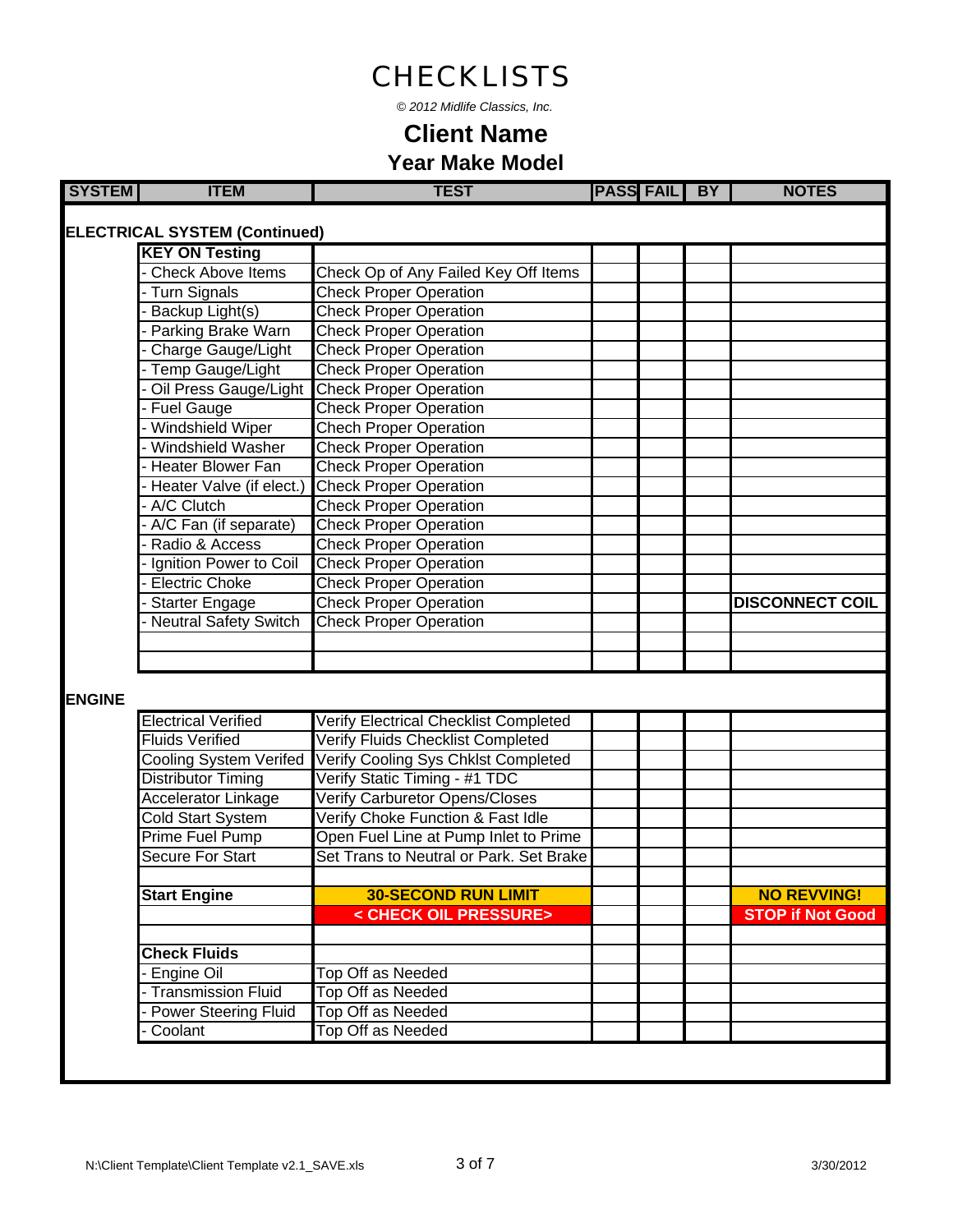*© 2012 Midlife Classics, Inc.*

| <b>SYSTEM</b> | <b>ITEM</b>                 | <b>TEST</b>                                | <b>PASS FAIL BY</b> |  | <b>NOTES</b>            |
|---------------|-----------------------------|--------------------------------------------|---------------------|--|-------------------------|
|               |                             |                                            |                     |  |                         |
|               | <b>ENGINE (Continued)</b>   |                                            |                     |  |                         |
|               | <b>Restart Engine</b>       |                                            |                     |  |                         |
|               | <b>Check Oil Pressure</b>   | Verify Oil Pressure Good                   |                     |  | <b>STOP if Not Good</b> |
|               | <b>Rough Check Timing</b>   | Verify Near Timing (given fast idle)       |                     |  |                         |
|               | <b>Check Trans Fluid</b>    | <b>Add Fluid As Needed</b>                 |                     |  |                         |
|               | - Warm to Op Temp           | Use Laser Temp Gauge                       |                     |  |                         |
|               | Verify Cooling Fan          | <b>Check Elect Cooling Fan Function</b>    |                     |  |                         |
|               | Verify Choke Opens          | Check Choke Flap and Normal Idle           |                     |  |                         |
|               | Set Ignition Timing         | <b>Adjust As Per Timing Specifications</b> |                     |  |                         |
|               | Set Idle                    | <b>Adjust As Per Specifications</b>        |                     |  |                         |
|               | <b>Recheck Timing</b>       | Adjust Per Specs with Proper Idle          |                     |  |                         |
|               | <b>Verify Coolant Temp</b>  | Confirm Temp Maintained w/in Spec.         |                     |  |                         |
|               | <b>Shutdown</b>             | <b>Turn Off Engine</b>                     |                     |  |                         |
|               | <b>Check for Leaks</b>      | Check Engine & Cooling Sys for Leaks       |                     |  |                         |
|               |                             |                                            |                     |  |                         |
|               | <b>Recheck Fluids</b>       |                                            |                     |  |                         |
|               | Engine Oil                  | <b>Top Off as Needed</b>                   |                     |  |                         |
|               | <b>Transmission Fluid</b>   | <b>Top Off as Needed</b>                   |                     |  |                         |
|               | <b>Power Steering Fluid</b> | <b>Top Off as Needed</b>                   |                     |  |                         |
|               | Coolant                     | <b>Top Off as Needed</b>                   |                     |  |                         |
|               |                             |                                            |                     |  |                         |
|               | <b>Restart Engine</b>       |                                            |                     |  |                         |
|               | <b>Check Oil Pressure</b>   | <b>Verify Oil Pressure Good</b>            |                     |  | <b>STOP if Not Good</b> |
|               | Warm to Op Temp             | <b>Use Laser Temp Gauge</b>                |                     |  |                         |
|               | Verify Cooling Fan          | <b>Check Elect Cooling Fan Function</b>    |                     |  |                         |
|               | Verify Choke Opens          | Check Choke Flap and Normal Idle           |                     |  |                         |
|               | Verify Idle Speed           | <b>Adjust As Per Specifications</b>        |                     |  |                         |
|               | - Verify Ignition Timing    | <b>Adjust As Per Timing Specifications</b> |                     |  |                         |
|               | <b>Recheck Idle Speed</b>   | <b>Adjust As Per Specifications</b>        |                     |  |                         |
|               | Adjust Idle Mixture         | Adjust Per Specs with Proper Idle          |                     |  |                         |
|               | <b>Recheck Idle Speed</b>   | <b>Adjust As Per Specifications</b>        |                     |  |                         |
|               | <b>Verify Coolant Temp</b>  | Confirm Temp Maintained w/in Spec.         |                     |  |                         |
|               | <b>Cycle Transmission</b>   | Move Through Gears to Circulate Fluid      |                     |  |                         |
|               | <b>Check Trans Fluid</b>    | <b>Add Fluid As Needed</b>                 |                     |  |                         |
|               | <b>Shutdown</b>             | <b>Turn Off Engine</b>                     |                     |  |                         |
|               |                             |                                            |                     |  |                         |
|               |                             |                                            |                     |  |                         |
|               |                             |                                            |                     |  |                         |
|               |                             |                                            |                     |  |                         |
|               |                             | <b>ENGINE RUN COMMENTS</b>                 |                     |  |                         |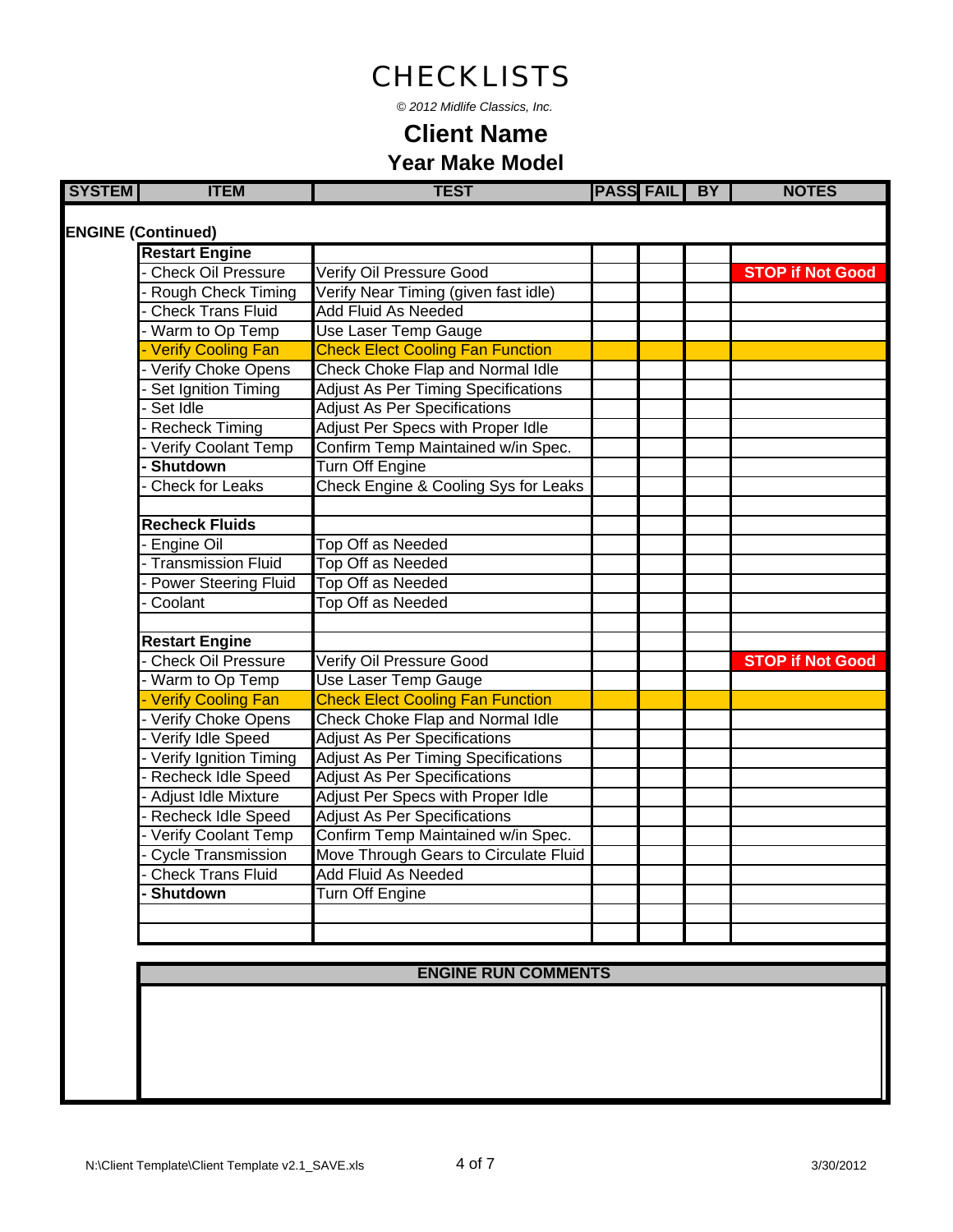*© 2012 Midlife Classics, Inc.*

|                        | <b>SAFETY &amp; CONVENIENCE</b> |                                      |  |  |
|------------------------|---------------------------------|--------------------------------------|--|--|
|                        | <b>Seat Belts</b>               | <b>Check Secure &amp; Functional</b> |  |  |
|                        | <b>Seats</b>                    | Secure & Move Fore/Aft Freely        |  |  |
|                        | <b>Mirrors</b>                  | Verify Secure & Proper View          |  |  |
|                        | Sun Visors                      | <b>Check Secure &amp; Functional</b> |  |  |
|                        | Spare Tire & Tools              | <b>Check Present &amp; Secured</b>   |  |  |
|                        | <b>Headlight Alignment</b>      | Align High and Low Beams             |  |  |
|                        |                                 |                                      |  |  |
|                        |                                 |                                      |  |  |
| <b>BODY &amp; TRIM</b> |                                 |                                      |  |  |
|                        | <b>Doors</b>                    | Check Movement, Latches & Locks      |  |  |
|                        | <b>Side Windows</b>             | <b>Check Up/Down Movement</b>        |  |  |
|                        | <b>Vent Windows</b>             | Check Open/Close Movment & Latch     |  |  |
|                        | Windshield                      | Check Clean & Leak Free              |  |  |
|                        | <b>Rear Window</b>              | <b>Check Clean &amp; Leak Free</b>   |  |  |
|                        | Trunk/Boot                      | Check Open/Close & Latch/Lock        |  |  |
|                        | Hood/Bonnet                     | Check Open/Close & Latch/Lock        |  |  |
|                        | <b>Convertible Top</b>          | Check Open/Close, Latch & Leaks      |  |  |
|                        | Trim & Badges                   | Check Installed, Correct & Secure    |  |  |
|                        | <b>Body Panel Alignment</b>     | Check & Adjust as Needed             |  |  |
|                        | Paint                           | Touch Up As Needed, Buff to Shine    |  |  |
|                        | <b>Headliner</b>                | Secure & Taut                        |  |  |
|                        | Carpet                          | Secure & Free of Interference        |  |  |
|                        | <b>Interior Side Panels</b>     | Secure & Free of Interference        |  |  |
|                        | Door Weatherstripping           | Secure & Free of Interference        |  |  |
|                        |                                 |                                      |  |  |
|                        |                                 |                                      |  |  |
|                        |                                 |                                      |  |  |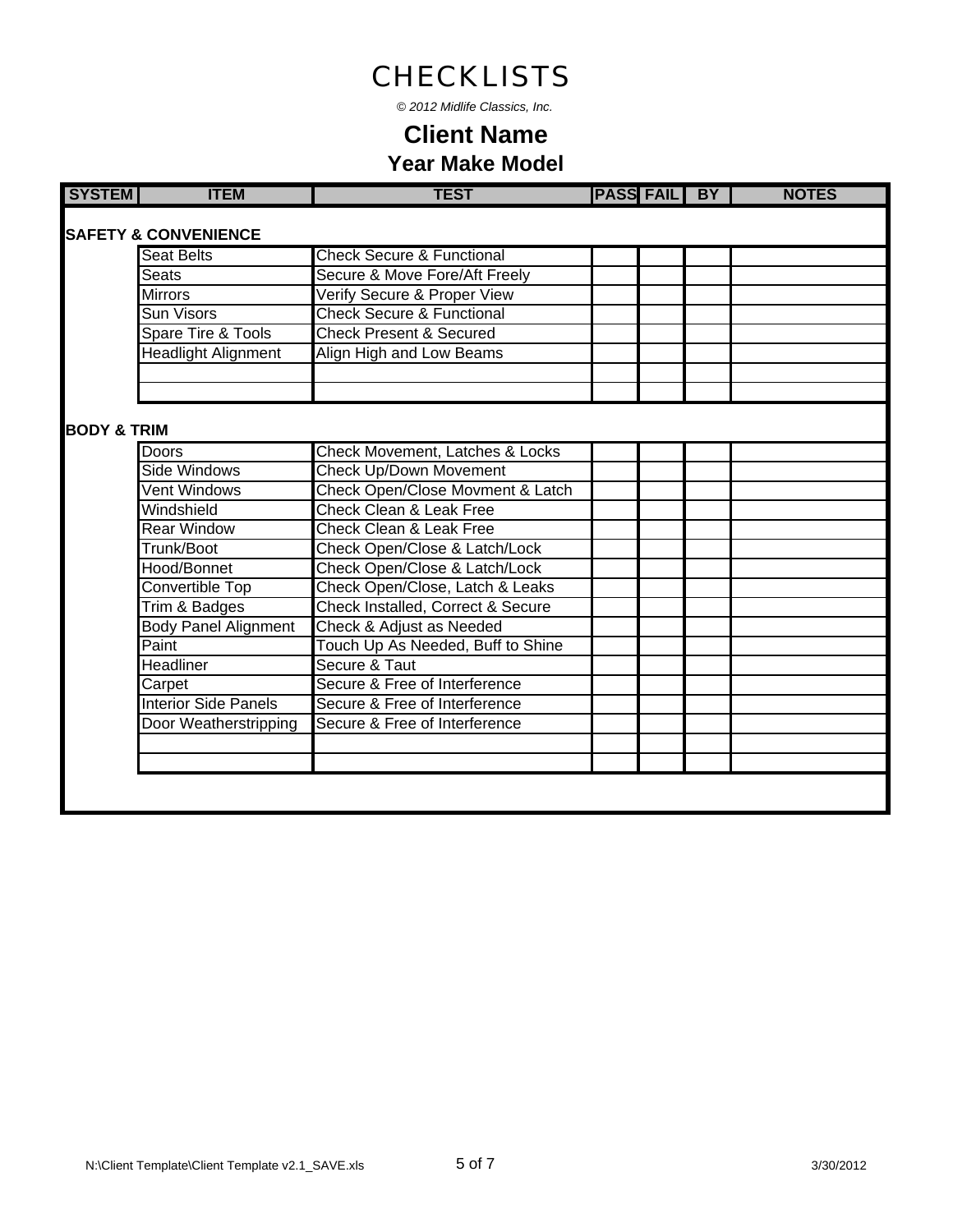*© 2012 Midlife Classics, Inc.*

#### **Year Make Model Client Name**

| <b>SYSTEM</b>    | <b>ITEM</b>                 | <b>TEST</b>                                  | <b>PASS FAIL BY</b> |  | <b>NOTES</b> |
|------------------|-----------------------------|----------------------------------------------|---------------------|--|--------------|
| <b>ROAD TEST</b> |                             |                                              |                     |  |              |
|                  | <b>Verify All Secure</b>    | Check for Loose & Missing Parts/Tools        |                     |  |              |
|                  | Verify Documents            | Registration & Insurance on Board?           |                     |  |              |
|                  | License Plates              | Verify Properly Secured Front & Rear         |                     |  |              |
|                  | Document Mileage            | Indicate Odometer Miles in Notes -->         |                     |  |              |
|                  | Start/Warm Engine           | Allow to Reach Operating Temp                |                     |  |              |
|                  | <b>Check Tire Pressured</b> | <b>Verify Pressures to Specifications</b>    |                     |  |              |
|                  | Inspect Everything          | Visually Inspect for Leaks & Problems        |                     |  |              |
|                  | <b>Check Transmission</b>   | <b>Circulate Through Gears Verify Ops</b>    |                     |  |              |
|                  | <b>Check Brakes Hold</b>    | Verify Brakes Hold and Stop Rolls            |                     |  |              |
|                  | <b>Check Parking Brake</b>  | Verify Holds at Idle When In Drive           |                     |  |              |
|                  | <b>Electrical Load</b>      | <b>Check Idles With Full Electrical Load</b> |                     |  |              |
|                  |                             |                                              |                     |  |              |
|                  | <b>First Drive</b>          | <b>45 MPH MAXIMUM</b>                        |                     |  |              |
|                  | Engine                      | Noises, Smoothness, Misses, Power?           |                     |  |              |
|                  | Transmission                | Shifts Through Gears & Reverse               |                     |  |              |
|                  | <b>Brakes</b>               | Light - Feel, Straight, Predictable          |                     |  |              |
|                  | Carburetion                 | Hesitation, Stumbling, Backfires?            |                     |  |              |
|                  | Steering                    | Correct, Precise, Sloppy, Chatter?           |                     |  |              |
|                  | Suspension                  | Smooth, Noisy, Bottoming, Wallowing?         |                     |  |              |
|                  | <b>Noises</b>               | Rattles, Knocks, Sqeeks, Squeals?            |                     |  |              |
|                  | <b>Gauge Readings</b>       | Temp, Oil Pressure, Charging, Etc.           |                     |  |              |
|                  | Post Drive Inspection       | Check for Leaks & Loose Items                |                     |  |              |
|                  |                             |                                              |                     |  |              |
|                  | <b>Second Drive</b>         | 60 MPH MAXIMUM                               |                     |  |              |
|                  | Engine                      | Noises, Smoothness, Misses, Power?           |                     |  |              |
|                  | Transmission                | Shifts Through Gears & Reverse               |                     |  |              |
|                  | <b>Brakes</b>               | Light - Feel, Straight, Predictable          |                     |  |              |
|                  | Carburetion                 | Hesitation, Stumbling, Backfires?            |                     |  |              |
|                  | Steering                    | Correct, Precise, Sloppy, Chatter?           |                     |  |              |
|                  | Suspension                  | Smooth, Noisy, Bottoming, Wallowing?         |                     |  |              |
|                  | <b>Noises</b>               | Rattles, Knocks, Sqeeks, Squeals?            |                     |  |              |
|                  | <b>Gauge Readings</b>       | Temp, Oil Pressure, Charging, Etc.           |                     |  |              |
|                  | Post Drive Inspection       | Check for Leaks & Loose Items                |                     |  |              |
|                  |                             |                                              |                     |  |              |
|                  |                             |                                              |                     |  |              |
|                  |                             |                                              |                     |  |              |

#### **TEST DRIVE COMMENTS**